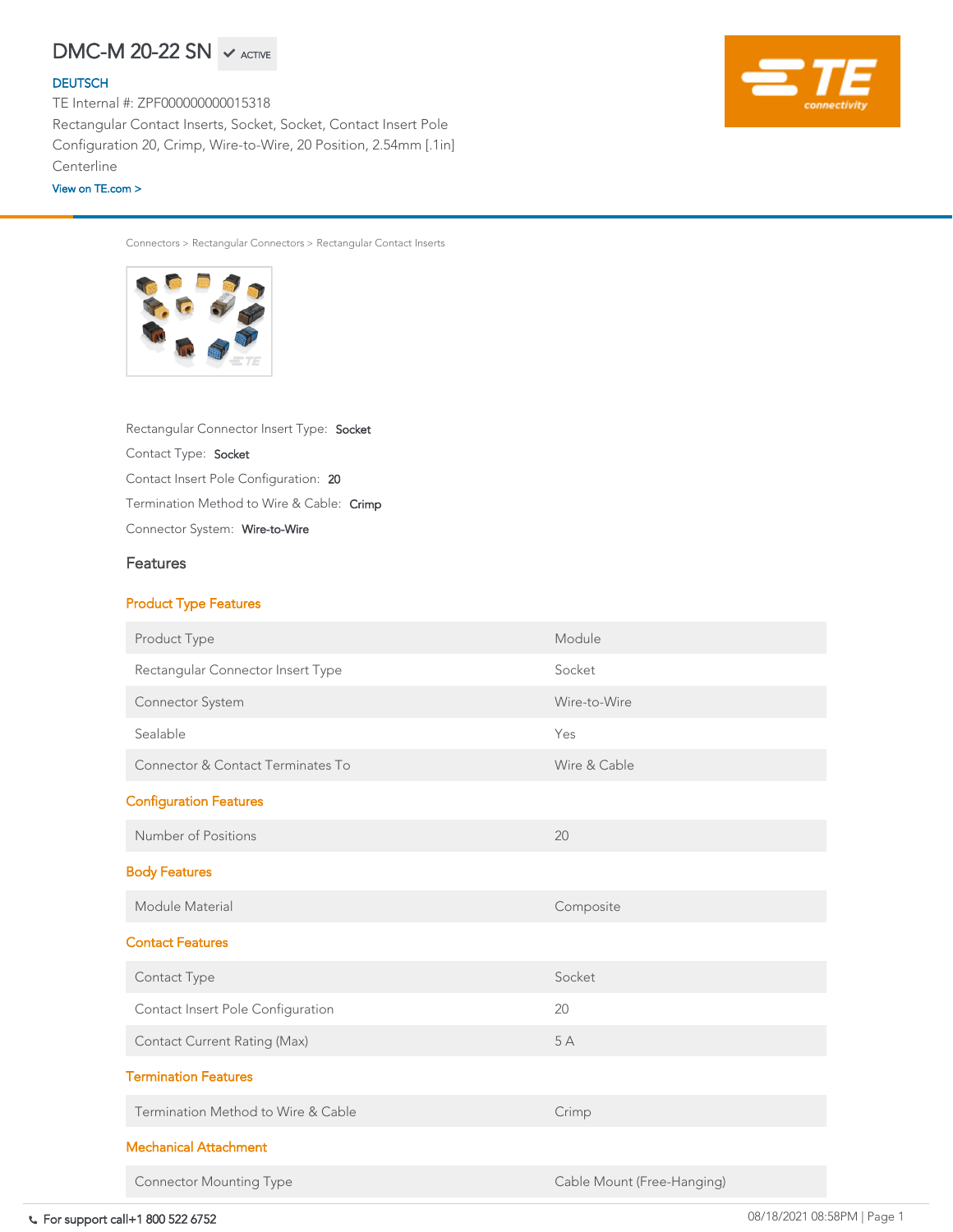## DMC-M 20-22 SN

Rectangular Contact Inserts, Socket, Socket, Contact Insert Pole Configuration 20, Crimp, Wire-to-Wire, 20 Position, 2.54mm [.1in] Centerline



# EU REACH Regulation (EC) No. 1907/2006 Current ECHA Candidate List: JAN 2021 (211) Candidate List Declared Against: JAN 2021 (211) SVHC > Threshold: Pb (1.2% in alloy) Article Safe Usage Statements: Do not eat, drink or smoke when using this product. Wash thoroughly after handling. Recycle if possible and dispose of the article by following all applicable governmental regulations relevant to your geographic location. Halogen Content Low Halogen - Br, Cl, F, I < 900 ppm per homogenous material. Also BFR/CFR/PVC Free Solder Process Capability and the Mot reviewed for solder process capability

| <b>Housing Features</b>                                         |                                  |
|-----------------------------------------------------------------|----------------------------------|
| Centerline (Pitch)                                              | $2.54$ mm[.1 in]                 |
| <b>Dimensions</b>                                               |                                  |
| <b>Wire Size</b>                                                | $.15 - .4$ mm <sup>2</sup>       |
| <b>Usage Conditions</b>                                         |                                  |
| <b>Operating Temperature Range</b>                              | $-55 - 175$ °C[-67 - 347 °F]     |
| <b>Operation/Application</b>                                    |                                  |
| <b>Circuit Application</b>                                      | Power, Signal & Data             |
| <b>Packaging Features</b>                                       |                                  |
| Packaging Method                                                | Package                          |
| Packaging Quantity                                              |                                  |
| <b>Product Compliance</b>                                       |                                  |
| For compliance documentation, visit the product page on TE.com> |                                  |
| EU RoHS Directive 2011/65/EU                                    | <b>Compliant with Exemptions</b> |
| EU ELV Directive 2000/53/EC                                     | Out of Scope                     |
|                                                                 |                                  |

China RoHS 2 Directive MIIT Order No 32, 2016 Restricted Materials Above Threshold

## Product Compliance Disclaimer

This information is provided based on reasonable inquiry of our suppliers and represents our current actual knowledge based on the information they provided. This information is subject to change. The part numbers that TE has identified as EU RoHS compliant have a maximum concentration of 0.1% by weight in homogenous materials for lead, hexavalent chromium, mercury, PBB, PBDE, DBP, BBP, DEHP, DIBP, and 0.01% for cadmium, or qualify for an exemption to these limits as defined in the Annexes of Directive 2011/65/EU (RoHS2). Finished electrical and electronic equipment products will be CE marked as required by Directive 2011/65/EU. Components may not be CE marked. Additionally, the part numbers that TE has identified as EU ELV compliant have a maximum concentration of 0.1% by weight in homogenous materials for lead, hexavalent chromium, and mercury, and 0.01% for cadmium, or qualify for an exemption to these limits as defined in the Annexes of Directive 2000/53/EC (ELV). Regarding the REACH Regulation, the information TE provides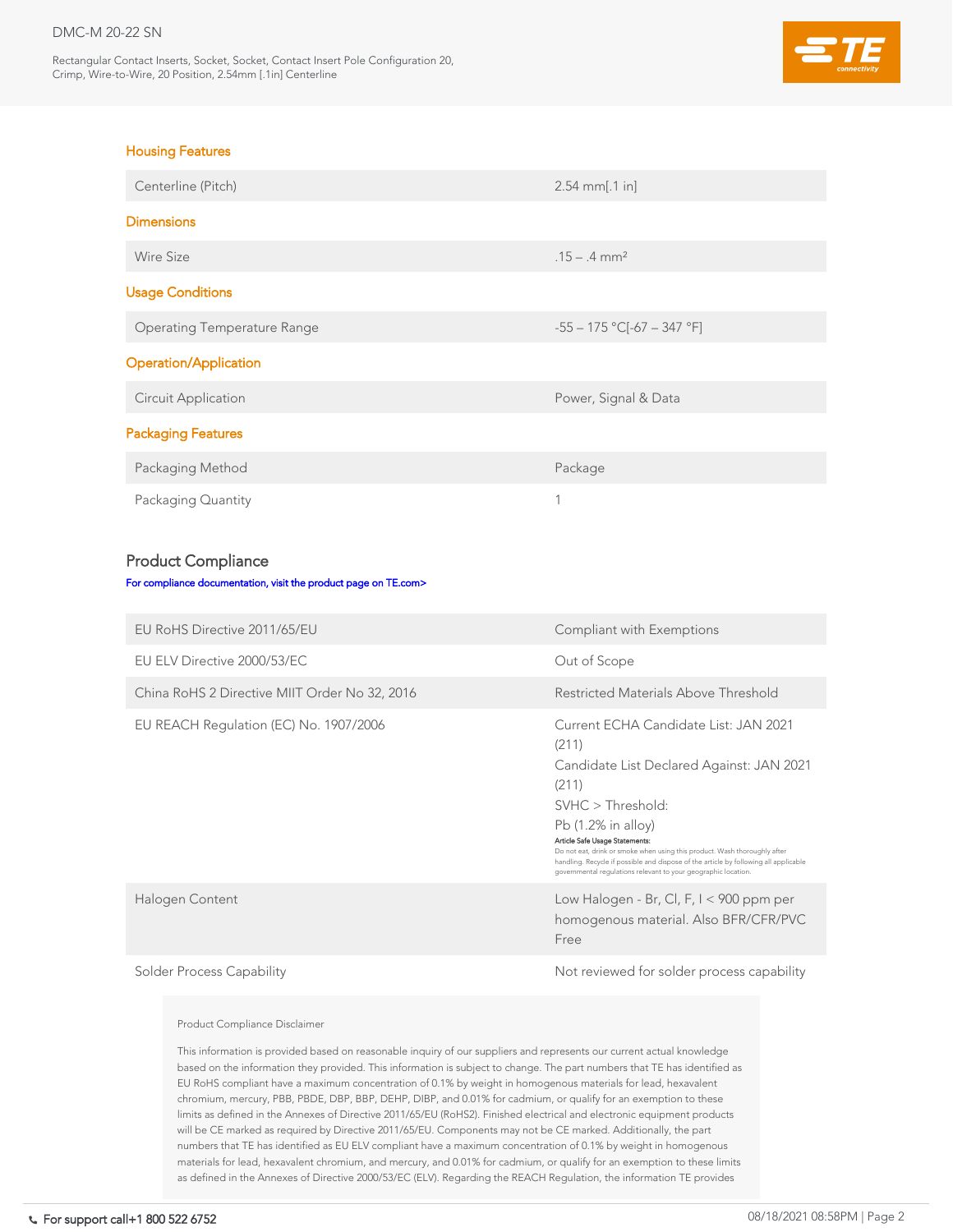## DMC-M 20-22 SN

Rectangular Contact Inserts, Socket, Socket, Contact Insert Pole Configuration 20, Crimp, Wire-to-Wire, 20 Position, 2.54mm [.1in] Centerline



on SVHC in articles for this part number is based on the latest European Chemicals Agency (ECHA) 'Guidance on requirements for substances in articles' posted at this URL: https://echa.europa.eu/guidance-documents/guidance-onreach

| TE Part #459823-ZZ<br><b>MODULE</b> | TE Part #ZPF000000000201420<br>732-8260-99 |
|-------------------------------------|--------------------------------------------|

## **Documents**



# Customers Also Bought

Product Drawings [DMC-M 20-22 SN](https://www.te.com/commerce/DocumentDelivery/DDEController?Action=showdoc&DocId=Customer+Drawing%7FDMC-M_20-22_SX%7FA%7Fpdf%7FEnglish%7FENG_CD_DMC-M_20-22_SX_A.pdf%7FZPF000000000015318)

English

CAD Files

[3D PDF](https://www.te.com/commerce/DocumentDelivery/DDEController?Action=showdoc&DocId=Customer+View+Model%7FCVM_ZPF000000000015318%7F1%7Fpdf%7F3D%7F3D_CVM_CVM_ZPF000000000015318_1.pdf%7FZPF000000000015318)

3D

Customer View Model [ENG\\_CVM\\_CVM\\_ZPF000000000015318\\_1.2d\\_dxf.zip](https://www.te.com/commerce/DocumentDelivery/DDEController?Action=showdoc&DocId=Customer+View+Model%7FCVM_ZPF000000000015318%7F1%7F2d_dxf.zip%7FEnglish%7FENG_CVM_CVM_ZPF000000000015318_1.2d_dxf.zip%7FZPF000000000015318) English Customer View Model [ENG\\_CVM\\_CVM\\_ZPF000000000015318\\_1.3d\\_igs.zip](https://www.te.com/commerce/DocumentDelivery/DDEController?Action=showdoc&DocId=Customer+View+Model%7FCVM_ZPF000000000015318%7F1%7F3d_igs.zip%7FEnglish%7FENG_CVM_CVM_ZPF000000000015318_1.3d_igs.zip%7FZPF000000000015318)

English